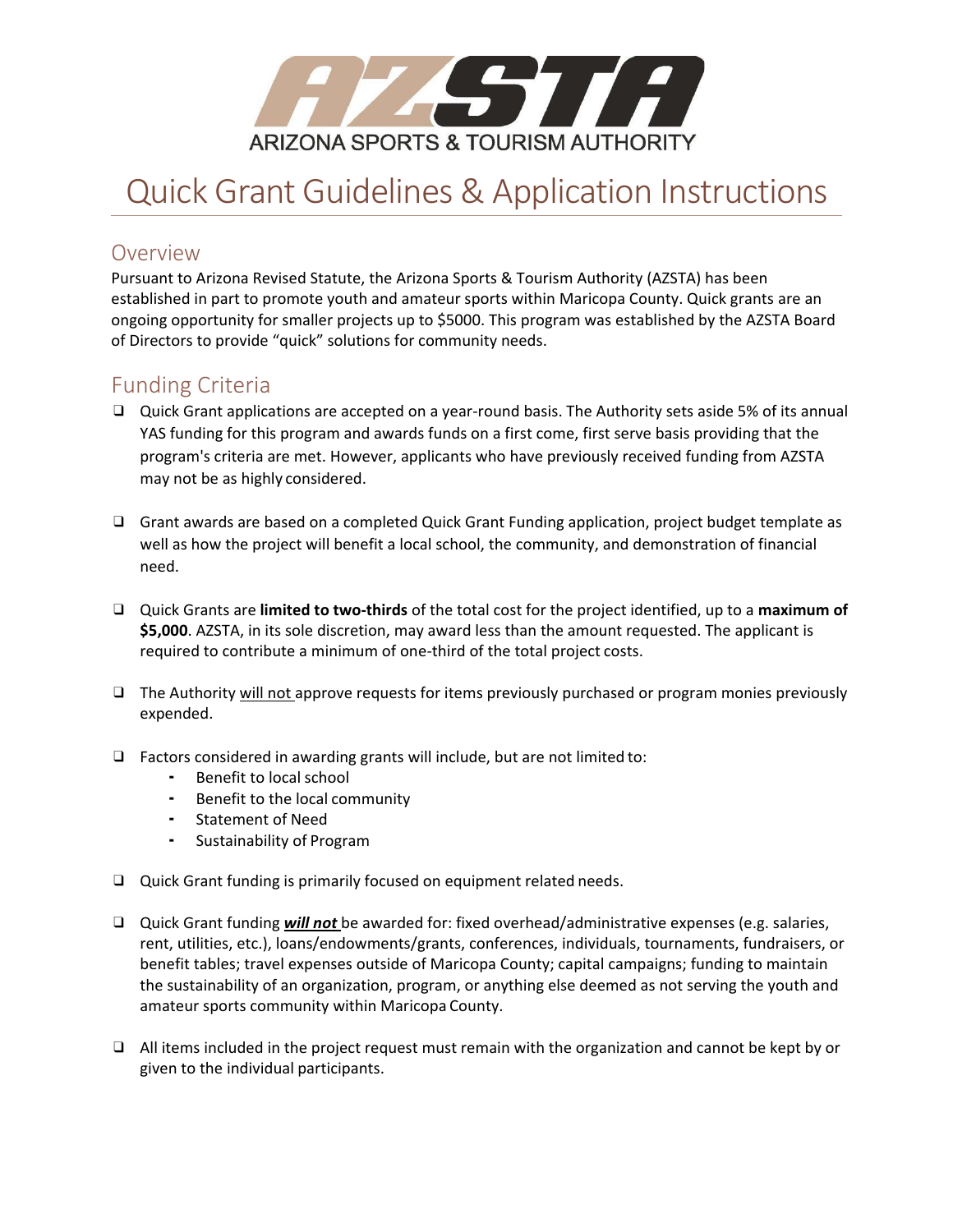

- ❑ Once a grant has been awarded, the Authority's funds will be provided on a reimbursement basis after the Applicant has completed and fully funded the approved project grant request. In order to receive reimbursement, the Applicant must complete both the **Quick Grant Project Summary Report**  and the **Quick Grant Reimbursement Request Form**.
- ❑ All approved Quick Grant projects **must be completed and forms submitted to the Authority within 90 days of the award or the award shall automatically be rescinded** by the Authority. If rescinded, the organization must wait six months to re-apply.
- ❑ Any increase to the project costs shall be the sole responsibility of the Applicant. Any project savings shall be shared on a pro-rata basis between the Applicant and the Authority. The Authority will not provide reimbursement for any items not matching the original grantrequest.
- ❑ Quick Grants are made at the sole discretion of AZSTA.
- □ Once an <u>accurately completed</u> reimbursement form and required proof of payment is received, reimbursements may take up to 15 business days to process.

## Funding Eligibility

- ❑ The applicant **must** be a Maricopa County Agency, municipality, school district, or any other incorporated public entity (including any combination of the foregoing), or a 501 (c) (3) or (c) (4) nonprofit organization, which has been in operation for a minimum of one calendar year (evidence required).
- ❑ Applicants are limited to one Quick grant during a 12-month period (determined by the date of reimbursement).
- ❑ Biennial Grant recipients within the prior two fiscal years are not eligible for a Quick Grant.
- ❑ Applicants who have previously received funding from AZSTA may apply for funds, but may not be highly considered as others who have not received priorfunding.

#### APPLICATION INSTRUCTIONS

- ❑ Collect dated, itemized price quotes from vendors
	- If using online resources, print and scan to .pdf files
	- DO NOT provide "links" to online quotes
	- PDF quotes MUST be UPLOADED into the online application
- ❑ Download and complete the YAS Budget Worksheet
	- Follow instructions provided in the form
	- Enter vendor, a BRIEF description, and cost (itemized quotes provide detailed descriptions)
	- DO NOT RECREATE FORM